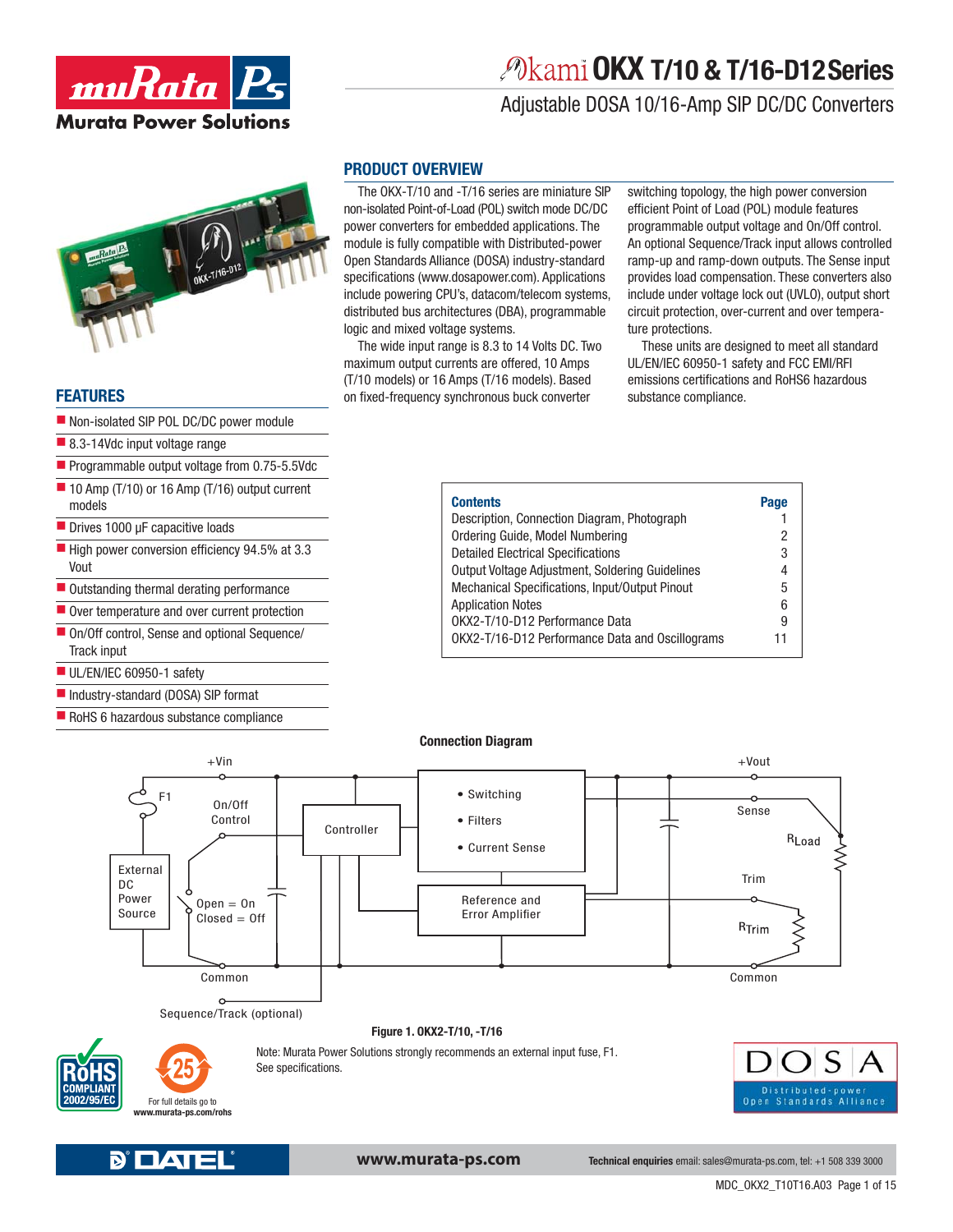

### **OKX T/10 & T/16-D12 Series**

Adjustable DOSA 10/16-Amp SIP DC/DC Converters

③ Use adequate ground plane and copper thickness adjacent to the converter. ④ Ripple and Noise (R/N) is shown at Vout=1V. See specs for details.

### **Performance Specifications and Ordering Guide**

| <b>ORDERING GUIDE</b> |                                                                                |                       |      |                          |                     |                      |                 |                     |      |                   |                                   |              |                                  |      |                 |                 |
|-----------------------|--------------------------------------------------------------------------------|-----------------------|------|--------------------------|---------------------|----------------------|-----------------|---------------------|------|-------------------|-----------------------------------|--------------|----------------------------------|------|-----------------|-----------------|
|                       | <b>Output</b>                                                                  |                       |      |                          | <b>Input</b>        |                      |                 |                     |      |                   | Package C83,<br><b>Pinout P83</b> |              |                                  |      |                 |                 |
|                       | <b>lout</b>                                                                    |                       | R/N  | <b>Regulation (Max.)</b> |                     |                      |                 | lin.                | lin. | <b>Efficiency</b> |                                   | On/Off       | Sequence/                        | Case |                 |                 |
| <b>Model Number</b> 2 | <b>VOUT</b><br><b>Power</b><br>(Amps<br>(Watts)<br>(Volts)<br>max <sub>l</sub> | $(mVp-p)$<br>Max. $①$ | Line | Load                     | Vin Nom.<br>(Volts) | Range<br>(Volts) $0$ | no load<br>(mA) | full load<br>(Amps) | Min. | Typ.              | <b>Polarity</b>                   | <b>Track</b> | Dimensions are<br>in inches (mm) |      |                 |                 |
| OKX-T/10-D12P-C       | $0.75 - 5.5$                                                                   | 10                    | 50   | 40                       | ±0.15%              | ±0.25%               | 12              | $8.3 - 14$          | 80   | 4.41              | 93%                               | 94.5%        | Pos.                             | no   | 2.0x0.5x0.37    |                 |
|                       |                                                                                |                       |      |                          |                     |                      |                 |                     |      |                   |                                   |              |                                  |      |                 | (50.8x12.7x9.4) |
| OKX-T/10-D12N-C       | $0.75 - 5.5$                                                                   | 10                    | 50   | 40                       | ±0.15%              | ±0.25%               | 12              | $8.3 - 14$          | 80   | 4.41              | 93%                               | 94.5%        | Neg.                             | no   | 2.0x0.5x0.37    |                 |
|                       |                                                                                |                       |      |                          |                     |                      |                 |                     |      |                   |                                   |              |                                  |      | (50.8x12.7x9.4) |                 |
| OKX2-T/10-D12P-C      | $0.75 - 5.5$                                                                   | 10                    | 50   | 40                       | ±0.15%              | ±0.25%               | 12              | $8.3 - 14$          | 80   | 4.41              | 93%                               | 94.5%        | Pos.                             | yes  | 2.0x0.5x0.37    |                 |
|                       |                                                                                |                       |      |                          |                     |                      |                 |                     |      |                   |                                   |              |                                  |      | (50.8x12.7x9.4) |                 |
| OKX2-T/10-D12N-C      | $0.75 - 5.5$                                                                   | 10                    | 50   | 40                       | ±0.15%              | ±0.25%               | 12              | $8.3 - 14$          | 80   | 4.41              | 93%                               | 94.5%        | Neg                              |      | 2.0x0.5x0.37    |                 |
|                       |                                                                                |                       |      |                          |                     |                      |                 |                     |      |                   |                                   |              |                                  | yes  | (50.8x12.7x9.4) |                 |
| OKX-T/16-D12P-C       | $0.75 - 5.5$                                                                   | 16                    | 80   | 40                       | ±0.15%              | ±0.25%               | 12              | $8.3 - 14$          | 80   | 7.09              | 92.5%                             | 94%          | Pos.                             |      | 2.0x0.5x0.37    |                 |
|                       |                                                                                |                       |      |                          |                     |                      |                 |                     |      |                   |                                   |              |                                  | no   | (50.8x12.7x9.4) |                 |
| OKX-T/16-D12N-C       | $0.75 - 5.5$                                                                   | 16                    | 80   | 40                       | ±0.15%              | ±0.25%               | 12              | $8.3 - 14$          | 80   | 7.09              | 92.5%                             | 94%          | Neg.                             | no   | 2.0x0.5x0.37    |                 |
|                       |                                                                                |                       |      |                          |                     |                      |                 |                     |      |                   |                                   |              |                                  |      | (50.8x12.7x9.4) |                 |
| OKX2-T/16-D12P-C      | $0.75 - 5.5$                                                                   | 16                    | 80   | 40                       | ±0.15%              | ±0.25%               | 12              | $8.3 - 14$          | 80   | 7.09              | 92.5%                             | 94%          | Pos.                             |      | 2.0x0.5x0.37    |                 |
|                       |                                                                                |                       |      |                          |                     |                      |                 |                     |      |                   |                                   |              |                                  | yes  | (50.8x12.7x9.4) |                 |
| OKX2-T/16-D12N-C      | $0.75 - 5.5$                                                                   | 16                    | 80   | 40                       | ±0.15%              | ±0.25%               | 12              | $8.3 - 14$          | 80   | 7.09              | 92.5%                             | 94%          |                                  |      | 2.0x0.5x0.37    |                 |
|                       |                                                                                |                       |      |                          |                     |                      |                 |                     |      |                   |                                   |              | Neg.                             | yes  | (50.8x12.7x9.4) |                 |

➀ The input voltage range must be 13.2 Volts max. for Vout >= 3.63 V.

② All specifications are at nominal line voltage, Vout=nominal (5V for D12 models) and full load, +25 deg.C. unless otherwise noted.

Output capacitors are 1 μF ceramic and 10 μF electrolytic in parallel. Input cap is 22 μF. See detailed specifications. I/O caps are necessary for our test equipment and may not be needed for your application.

### **PART NUMBER STRUCTURE**



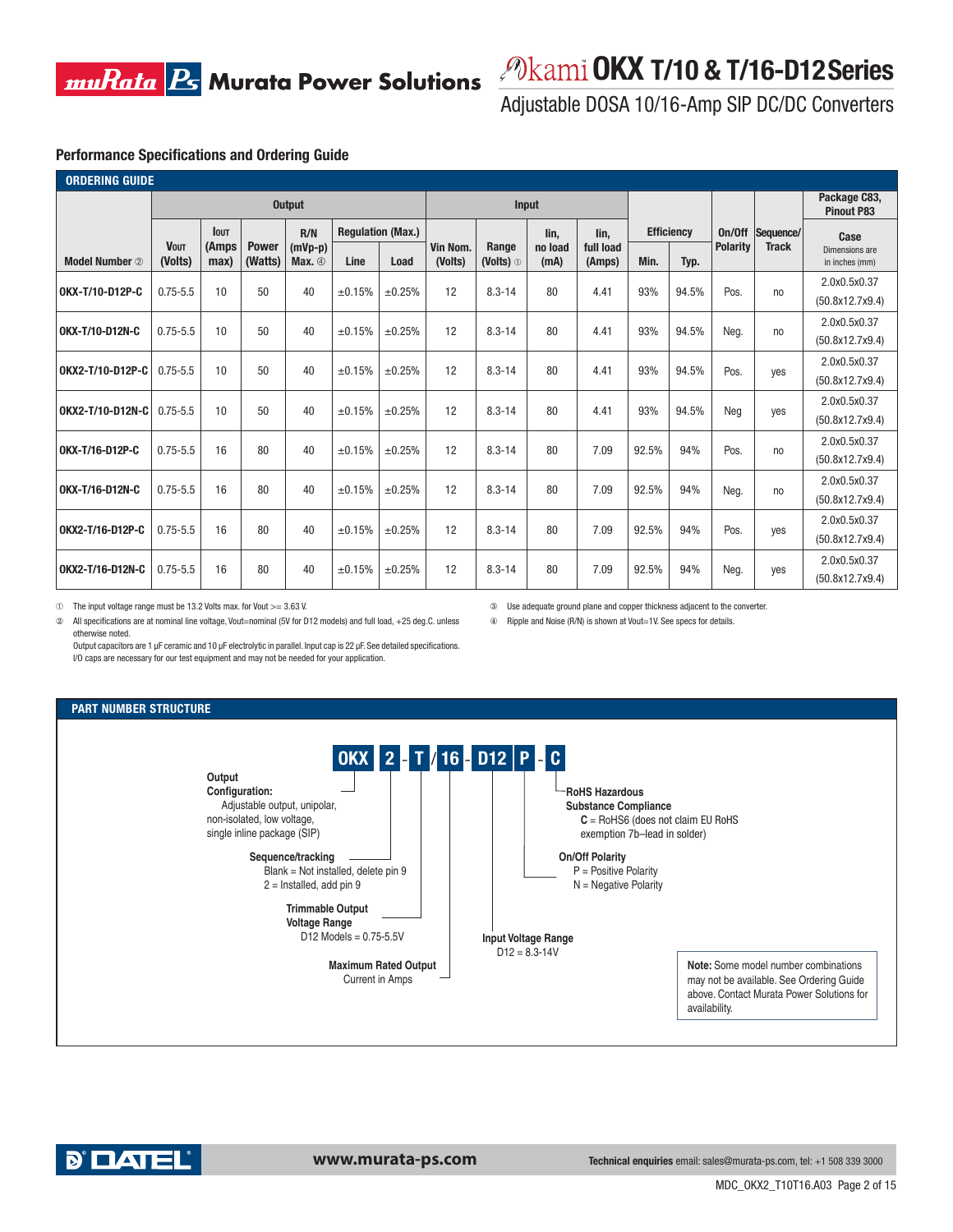### **Performance and Functional Specifications**

| See Note 1 |
|------------|
|------------|

|                                                                                                                                    | Input                                                                                                                                                         |
|------------------------------------------------------------------------------------------------------------------------------------|---------------------------------------------------------------------------------------------------------------------------------------------------------------|
| Input Voltage Range                                                                                                                | See Ordering Guide and Note 7.                                                                                                                                |
| Start-Up Voltage                                                                                                                   | 7.75V                                                                                                                                                         |
| Undervoltage Shutdown (see Note 15)                                                                                                | 7.50V                                                                                                                                                         |
| Overvoltage Shutdown                                                                                                               | None                                                                                                                                                          |
| Reflected (Back) Ripple Current (Note 2)                                                                                           | 25 mA pk-pk                                                                                                                                                   |
| Internal Input Filter Type                                                                                                         | Capacitive                                                                                                                                                    |
| <b>Recommended External Fuse</b>                                                                                                   | 15A                                                                                                                                                           |
| <b>Reverse Polarity Protection</b>                                                                                                 | N/A. See fuse information                                                                                                                                     |
| Input Current:<br><b>Full Load Conditions</b><br><b>Inrush Transient</b><br>Shutdown Mode (Off, UV, OT)<br>Output in Short Circuit | See Ordering Guide<br>$0.4$ A <sup>2</sup> Sec.<br>5 <sub>m</sub> A<br>100 mA                                                                                 |
| No Load                                                                                                                            | 80 mA                                                                                                                                                         |
| Low Line (Vin=Vmin, Vout=Vnom)                                                                                                     | 10.2 A. (OKX-T/16-D12),<br>6.34A (OKX-T/10-D12)                                                                                                               |
| Remote On/Off Control (Note 5)<br>Negative Logic ("N" model suffix)<br>Positive Logic ("P" model suffix)<br>Current                | $ON =$ Ground pin to $+0.3V$ . max.<br>$OFF = +2.5V$ min. to $+$ Vin (max)<br>$ON =$ Open pin to +Vin max.<br>OFF = Ground pin to $+0.3V$ . max.<br>1 mA max. |
| Tracking/Sequencing (OKX "2" models)<br><b>Slew Rate</b>                                                                           | 2 Volts per millisecond, max.                                                                                                                                 |
| Tracking accuracy, rising input<br>Tracking accuracy, falling input                                                                | Vout $= +/-100$ mV of Sequence In<br>Vout $= +/-200$ mV of Sequence In                                                                                        |
|                                                                                                                                    | <b>General and Safety</b>                                                                                                                                     |
| Efficiency                                                                                                                         | See Ordering Guide                                                                                                                                            |
| <b>Switching Frequency</b>                                                                                                         | 300 KHz $\pm$ 25 kHz                                                                                                                                          |
| Start-Up Time (Vin on to Vout regulated)<br>(On/Off to Vout regulated)                                                             | 8 mSec for Vout=nominal<br>8 mSec for Vout=nominal                                                                                                            |
| <b>Isolation</b>                                                                                                                   | Not isolated                                                                                                                                                  |
| Safety                                                                                                                             | Designed to meet UL/cUL 60950-1,<br>CSA-C22.2 No. 60950-1, IEC/EN 60950-1                                                                                     |
| Calculated MTBF per Telcordia SR-232 (4a) 6.54 mHRS (OKX2-T/16-D12P)                                                               |                                                                                                                                                               |
| Calculated MTBF per MIL-HDBK-217F(4b) 5.3 mHRS (OKX2-T/16-D12P)                                                                    |                                                                                                                                                               |
|                                                                                                                                    |                                                                                                                                                               |
| Output Voltage Range                                                                                                               | <b>Output</b>                                                                                                                                                 |
|                                                                                                                                    |                                                                                                                                                               |
|                                                                                                                                    | See Ordering Guide<br>No minimum load                                                                                                                         |
| Minimum Loading                                                                                                                    | $\pm$ 2 % of Vnominal                                                                                                                                         |
| Accuracy (50% load, untrimmed)                                                                                                     |                                                                                                                                                               |
| Voltage Output Range (Note 13)<br>Overvoltage Protection (Note 16)                                                                 | See Ordering Guide<br>None                                                                                                                                    |
|                                                                                                                                    |                                                                                                                                                               |
| <b>Temperature Coefficient</b>                                                                                                     | ±0.02% per oC of Vout range                                                                                                                                   |
| Ripple/Noise (20 MHz bandwidth)                                                                                                    | See Ordering Guide and note 8                                                                                                                                 |
| Line/Load Regulation<br>Maximum Capacitive Loading (Note 14)<br>Cap-ESR=0.001 to 0.01 Ohms<br>Cap-ESR > 0.01 Ohms                  | See Ordering Guide and note 10<br>1,000 µF<br>5,000 µF                                                                                                        |

# *<i>P***kami OKX T/10 & T/16-D12 Series**

### Adjustable DOSA 10/16-Amp SIP DC/DC Converters

| <b>Short Circuit Duration</b>                                                 | Continuous, no damage<br>(output shorted to ground)                                                                                                           |
|-------------------------------------------------------------------------------|---------------------------------------------------------------------------------------------------------------------------------------------------------------|
| Prebias Startup                                                               | Converter will start up if the external<br>output voltage is less than Vset                                                                                   |
| <b>Dynamic Load Response</b><br>$(50-100\%$ load step, di/dt=2.5A/ $\mu$ Sec) | 75 µSec max. to within $\pm$ 2% of final value                                                                                                                |
|                                                                               | <b>Environmental</b>                                                                                                                                          |
| Operating Temperature Range (Ambient)                                         |                                                                                                                                                               |
| See derating curves                                                           | $-40$ to $+85$ deg. C. with derating (Note 9)                                                                                                                 |
| <b>Operating PC Board Temperature</b>                                         | $-40$ to $+100$ deg. Celsius max.,<br>no derating (12)                                                                                                        |
| Storage Temperature Range                                                     | $-55$ to $+125$ deg. C.                                                                                                                                       |
| <b>Thermal Protection/Shutdown</b>                                            | +130 deg. Celsius                                                                                                                                             |
| <b>Relative Humidity</b>                                                      | to $85\%$ RH/ $+85$ deg. C., non-condensing                                                                                                                   |
|                                                                               | <b>Physical</b>                                                                                                                                               |
| <b>Outline Dimensions</b>                                                     | See Mechanical Specifications                                                                                                                                 |
| Weight                                                                        | 0.2 ounces (5.6 grams)                                                                                                                                        |
| Electromagnetic Interference                                                  | Designed to meet FCC part 15, class B,<br>EN55022 and CISPR22 class B conducted<br>and radiated (may need external filter)                                    |
| <b>Restriction of Hazardous Substances</b>                                    | RoHS6 (does not claim EU RoHS<br>exemption 7b-lead in solder)                                                                                                 |
|                                                                               | <b>Absolute Maximum Ratings</b>                                                                                                                               |
| Input Voltage (Continuous or transient)                                       | $0 V$ .to $+15 V$ olts max. (D12 models)                                                                                                                      |
| On/Off Control                                                                | 0 V. min. to +Vin max.                                                                                                                                        |
| Input Reverse Polarity Protection                                             | See Fuse section                                                                                                                                              |
| Output Current (Note 7)                                                       | Current-limited. Devices can withstand a<br>sustained short circuit without damage.<br>The outputs are not intended to accept<br>appreciable reverse current. |
| <b>Storage Temperature</b>                                                    | $-55$ to $+125$ deg. C.                                                                                                                                       |
| <b>Lead Temperature</b>                                                       | See soldering specifications                                                                                                                                  |

Absolute maximums are stress ratings. Exposure of devices to greater than any of any of these conditions may adversely affect long-term reliability. Proper operation under conditions other than those listed in the Performance/Functional Specifications Table is not implied nor recommended.

#### **Specification Notes:**

(1) Specifications are typical at +25 deg.C, Vin=nominal (+12V. for D12 models), Vout=nominal (+5V for D12 models), full load, external caps and natural convection unless otherwise indicated. Extended tests at higher power must supply substantial forced airflow.

 All models are tested and specified with external 1 μF paralleled with 10 μF ceramic/tantalum output capacitors and a 22 μF external input capacitor. All capacitors are low ESR types. These capacitors are necessary to accommodate our test equipment and may not be required to achieve specified performance in your applications. However, Murata Power Solutions recommends installation of these capacitors. All models are stable and regulate within spec under no-load conditions.

- (2) Input Back Ripple Current is tested and specified over a 5 Hz to 20 MHz bandwidth. Input filtering is Cin=2 x 100 μF tantalum, Cbus=1000 μF electrolytic, Lbus=1 μH.
- (3) Note that Maximum Power Derating curves indicate an average current at nominal input voltage. At higher temperatures and/or lower airflow, the DC/DC converter will tolerate brief full current outputs if the total RMS current over time does not exceed the Derating curve.
- (4a) Mean Time Before Failure is calculated using the Telcordia (Belcore) SR-332 Method 1, Case 3, ISSUE 2, ground fixed controlled conditions, Tambient=+25 deg.C, full output load, natural air convection.
- (4b) Mean Time Before Failure is calculated using MIL-HDBK-217F, GB ground benign, Tambient=+25 deg.C, full output load, natural air convection.
- (5) The On/Off Control Input should use either a switch or an open collector/open drain transistor referenced to -Input Common. A logic gate may also be used by applying appropriate external voltages which not exceed +Vin.
- (6) Short circuit shutdown begins when the output voltage degrades approximately 2% from the selected setting.



Short Circuit Current Output 2 A

Protection Method **Hiccup autorecovery upon overload** 

removal. (Note 7)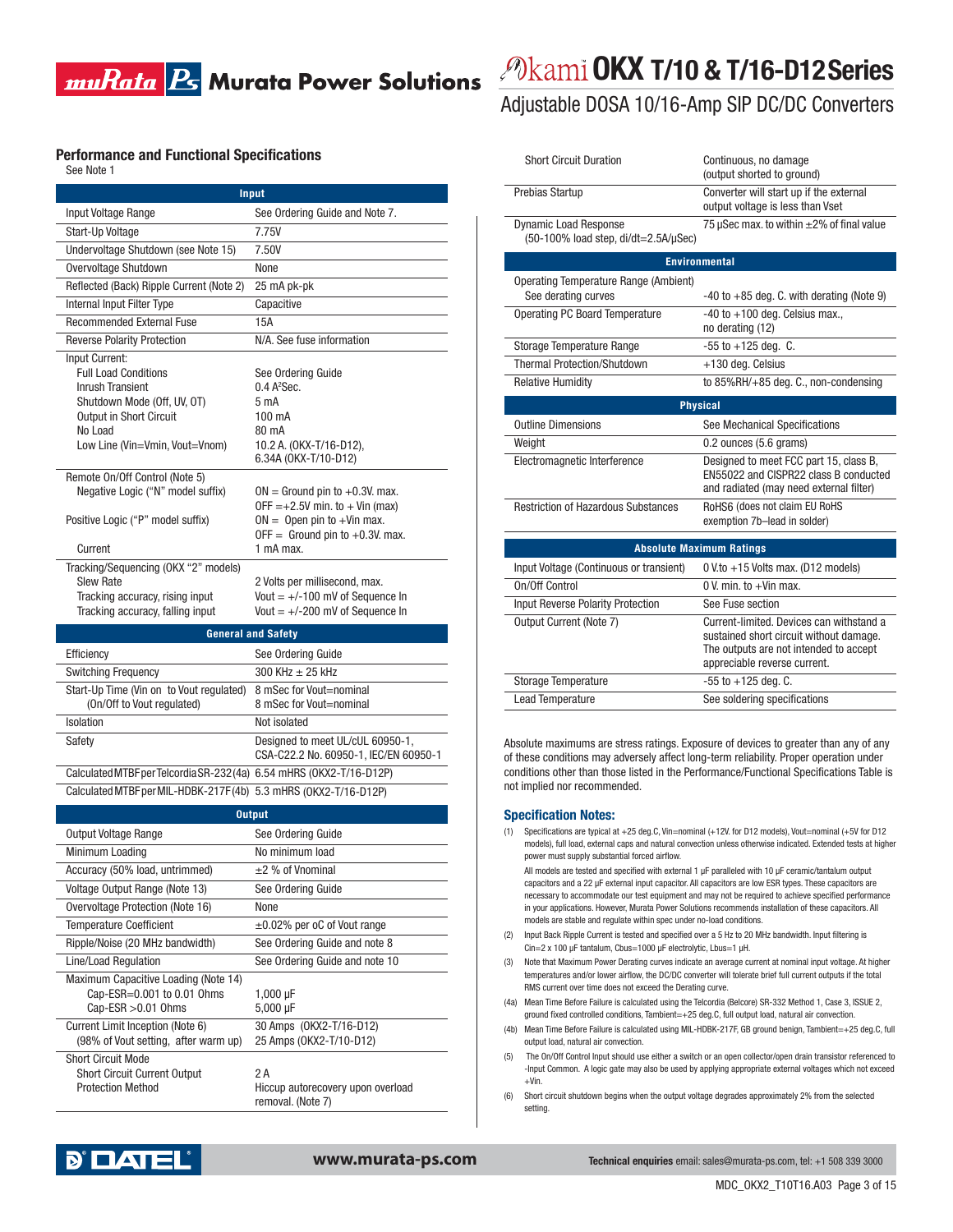### muRata <mark>Ps</mark> Murata Power Solutions

#### **Specification Notes, Cont.:**

- (7) "Hiccup" overcurrent operation repeatedly attempts to restart the converter with a brief, full-current output. If the overcurrent condition still exists, the restart current will be removed and then tried again. This short current pulse prevents overheating and damaging the converter. Once the fault is removed, the converter immediately recovers normal operation.
- (8) Output noise may be further reduced by adding an external filter. At zero output current, the output may contain low frequency components which exceed the ripple specification. The output may be operated indefinitely with no load.
- All models are fully operational and meet published specifications, including "cold start" at -40°C.
- (10) Regulation specifications describe the deviation as the line input voltage or output load current is varied from a nominal midpoint value to either extreme.
- (11) Other input or output voltage ranges will be reviewed under scheduled quantity special order.
- (12) Maximum PC board temperature is measured with the sensor in the center of the converter.
- (13) Do not exceed maximum power specifications when adjusting the output trim.
- (14) The maximum output capacitive loads depend on the the Equivalent Series Resistance (ESR) of the external output capacitor and, to a lesser extent, the distance and series impedance to the load. Larger caps will reduce output noise but may change the transient response. Newer ceramic caps with very low ESR may require lower capacitor values to avoid instability. Thoroughly test your capacitors in the application. Please refer to the Output Capacitive Load Application Note.
- (15) Do not allow the input voltage to degrade lower than the input undervoltage shutdown voltage at all times. Otherwise, you risk having the converter turn off. The undervoltage shutdown is not latching and will attempt to recover when the input is brought back into normal operating range.
- (16) The outputs are not intended to sink appreciable reverse current.

#### **Output Voltage Adjustment**

The output voltage may be adjusted over a limited range by connecting an external trim resistor (Rtrim) between the Trim pin and Ground. The Rtrim resistor must be a 1/10 Watt precision metal film type,  $\pm$ 1% accuracy or better with low temperature coefficient,  $\pm 100$  ppm/°C. or better. Mount the resistor close to the converter with very short leads or use a surface mount trim resistor.

In the tables opposite, the calculated resistance is given. Do not exceed the specified limits of the output voltage or the converter's maximum power rating when applying these resistors. Also, avoid high noise at the Trim input. However, to prevent instability, you should never connect any capacitors to Trim.

# **OKX T/10 & T/16-D12 Series**

Adjustable DOSA 10/16-Amp SIP DC/DC Converters

### **OKX2-T/10-D12, -T/16-D12**

| <b>Output Voltage</b> | Calculated Rtrim $(K\Omega)$ |
|-----------------------|------------------------------|
| $5.0V$ .              | 1.472                        |
| 3.3V.                 | 3.122                        |
| 2.5V.                 | 5.009                        |
| 2.0 V.                | 7.416                        |
| 1.8V                  | 9.024                        |
| 1.5V                  | 13.05                        |
| 1.2V                  | 22.46                        |
| $1.0V$ .              | 41.424                       |
| $0.7525V$ .           | $\infty$ (open)              |

### **Resistor Trim Equation, D12 models:**

$$
R_{TRIM} (\Omega) = \frac{10500}{V_{OUT} - 0.7525V} \qquad -1000
$$

#### **Soldering Guidelines**

Murata Power Solutions recommends the specifications below when installing these converters. These specifications vary depending on the solder type. Exceeding these specifications may cause damage to the product. Be cautious when there is high atmospheric humidity. We strongly recommend a mild pre-bake (100° C. for 30 minutes). Your production environment may differ; therefore please thoroughly review these guidelines with your process engineers.

| Wave Solder Operations for through-hole mounted products (THMT) |                |                                    |                |  |  |  |
|-----------------------------------------------------------------|----------------|------------------------------------|----------------|--|--|--|
| For Sn/Ag/Cu based solders:                                     |                | For Sn/Pb based solders:           |                |  |  |  |
| <b>Maximum Preheat Temperature</b>                              | $115^\circ$ C. | <b>Maximum Preheat Temperature</b> | $105^\circ$ C. |  |  |  |
| Maximum Pot Temperature                                         | $270^\circ$ C. | Maximum Pot Temperature            | $250^\circ$ C. |  |  |  |
| <b>Maximum Solder Dwell Time</b>                                | 7 seconds      | <b>Maximum Solder Dwell Time</b>   | 6 seconds      |  |  |  |

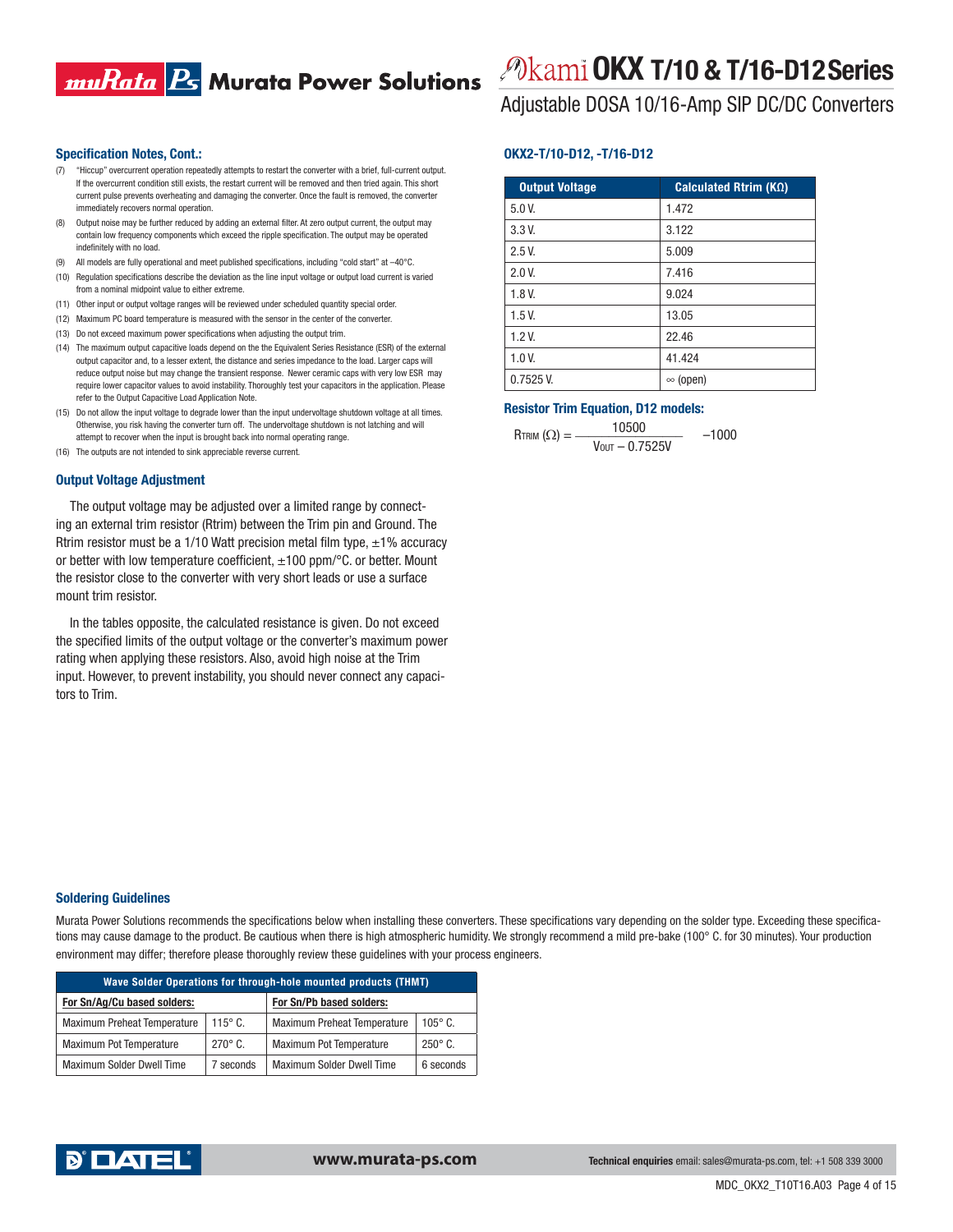# *<i>P***kami OKX T/10 & T/16-D12 Series**

Adjustable DOSA 10/16-Amp SIP DC/DC Converters



**MDC\_**MDC\_OKX2\_T10T16.A03 Page 5 of 15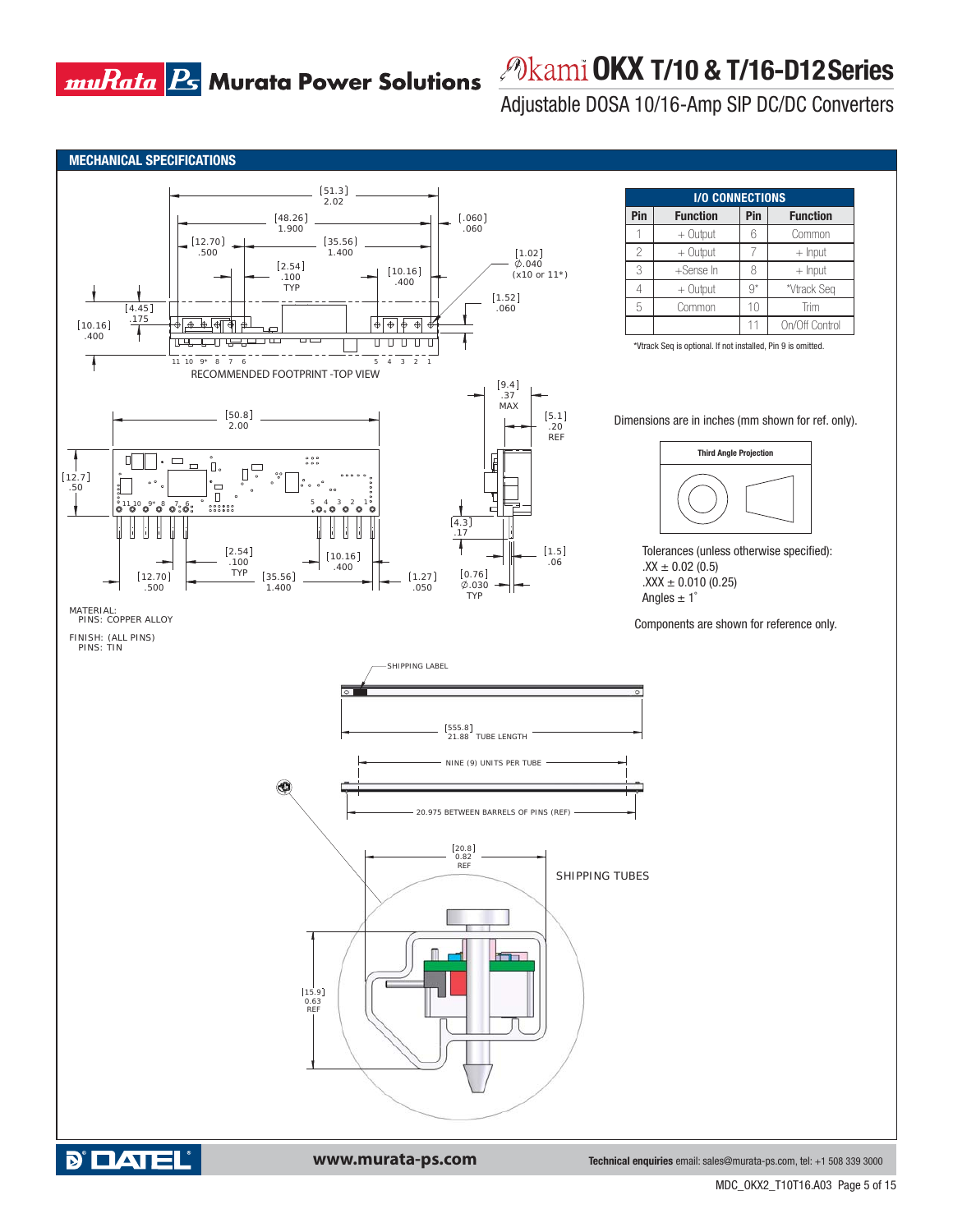### 

### **Input Fusing**

Certain applications and/or safety agencies may require fuses at the inputs of power conversion components. Fuses should also be used when there is the possibility of sustained input voltage reversal which is not current-limited. We recommend a time delay fuse installed in the ungrounded input supply line with a value which is approximately twice the maximum line current, calculated at the lowest input voltage. Please refer to the Specifications.

The installer must observe all relevant safety standards and regulations. For safety agency approvals, install the converter in compliance with the end-user safety standard, i.e. IEC/EN/UL 60950-1.

### **Input Under-Voltage Shutdown and Start-Up Threshold**

Under normal start-up conditions, converters will not begin to regulate properly until the ramping-up input voltage exceeds and remains at the Start-Up Threshold Voltage (see Specifications). Once operating, converters will not turn off until the input voltage drops below the Under-Voltage Shutdown Limit. Subsequent restart will not occur until the input voltage rises again above the Start-Up Threshold. This built-in hysteresis prevents any unstable on/off operation at a single input voltage.

Users should be aware however of input sources near the Under-Voltage Shutdown whose voltage decays as input current is consumed (such as poorly regulated capacitor inputs), the converter shuts off and then restarts as the external capacitor recharges. Such situations could oscillate. To prevent this, make sure the operating input voltage is well above the UV Shutdown voltage AT ALL TIMES.

#### **Start-Up Time**

Assuming that the output current is set at the rated maximum, the Vin to Vout Start-Up Time (see Specifications) is the time interval between the point when the ramping input voltage crosses the Start-Up Threshold and the fully loaded regulated output voltage enters and remains within its specified accuracy band. Actual measured times will vary with input source impedance, external input capacitance, input voltage slew rate and final value of the input voltage as it appears at the converter.

These converters include a soft start circuit to moderate the duty cycle of its PWM controller at power up, thereby limiting the input inrush current.

The On/Off Remote Control interval from On command to Vout regulated assumes that the converter already has its input voltage stabilized above the Start-Up Threshold before the On command. The interval is measured from the On command until the output enters and remains within its specified accuracy band. The specification assumes that the output is fully loaded at maximum rated current. Similar conditions apply to the On to Vout regulated specification such as external load capacitance and soft start circuitry.

#### **Input Source Impedance**

These converters will operate to specifications without external components, assuming that the source voltage has very low impedance and reasonable input voltage regulation. Since real-world voltage sources have finite impedance, performance is improved by adding external filter components. Sometimes only a small ceramic capacitor is sufficient. Since it is difficult to totally characterize all applications, some experimentation may be needed. Note that external input capacitors must accept high speed AC switching currents.



### **OKX T/10 & T/16-D12 Series**

Adjustable DOSA 10/16-Amp SIP DC/DC Converters

**APPLICATION NOTES** BECAUSE BECAUSE Of the switching nature of DC/DC converters, the input of these converters must be driven from a source with both low AC impedance and adequate DC input regulation. Performance will degrade with increasing input inductance. Excessive input inductance may inhibit operation. The DC input regulation specifies that the input voltage, once operating, must never degrade below the Shut-Down Threshold under all load conditions. Be sure to use adequate trace sizes and mount components close to the converter.

#### **I/O Filtering, Input Ripple Current and Output Noise**

All models in this converter series are tested and specified for input reflected ripple current and output noise using designated external input/output components, circuits and layout as shown in the figures below. External input capacitors (Cin in the figure) serve primarily as energy storage elements, minimizing line voltage variations caused by transient IR drops in the input conductors. Users should select input capacitors for bulk capacitance (at appropriate frequencies), low ESR and high RMS ripple current ratings. In the figure below, the Cbus and Lbus components simulate a typical DC voltage bus. Your specific system configuration may require additional considerations. Please note that the values of Cin, Lbus and Cbus may vary according to the specific converter model.



Figure 2: Measuring Input Ripple Current

In critical applications, output ripple and noise (also referred to as periodic and random deviations or PARD) may be reduced by adding filter elements such as multiple external capacitors. Be sure to calculate component temperature rise from reflected AC current dissipated inside capacitor ESR.

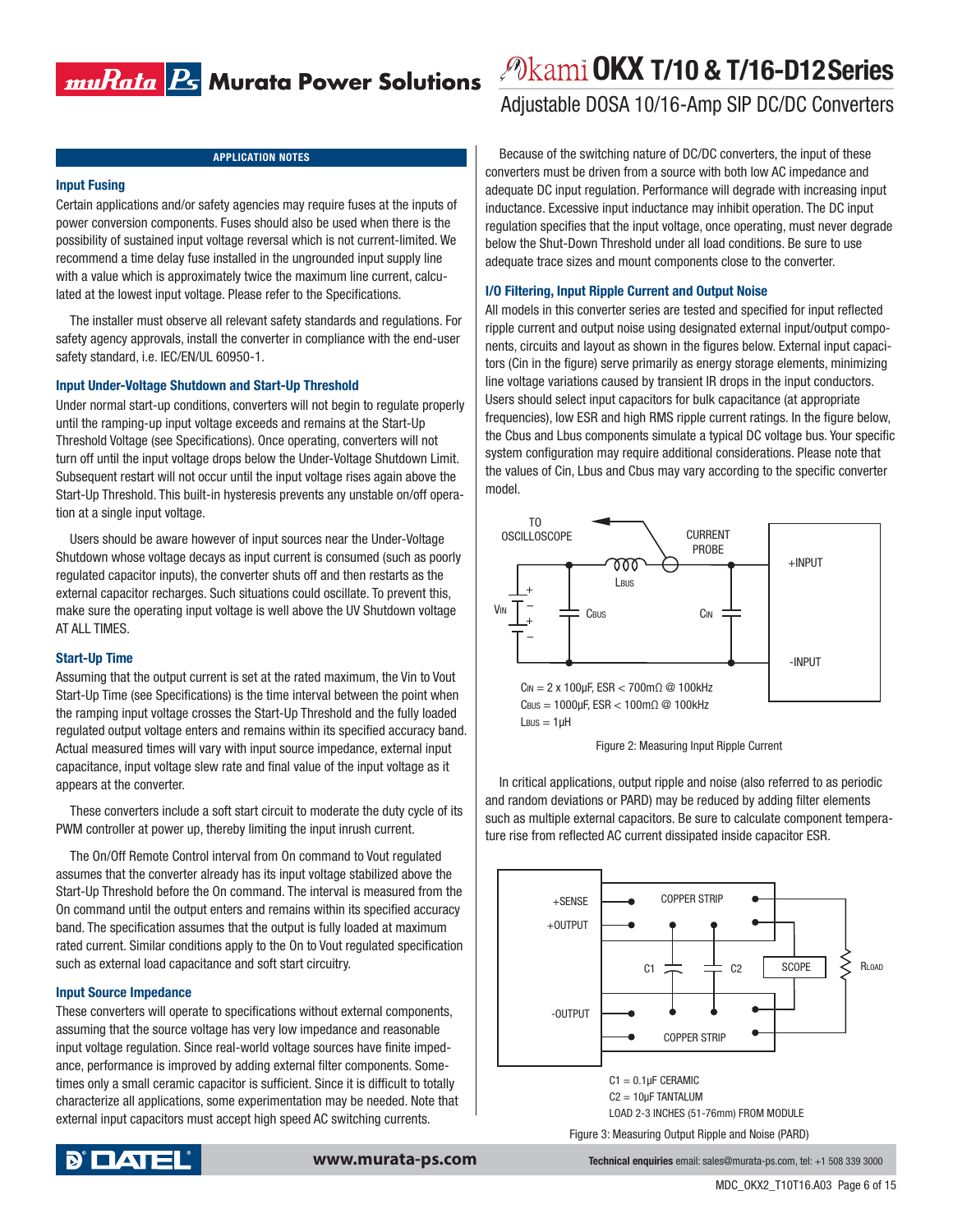### muRata <mark>Ps</mark> Murata Power Solutions

In the figure, the two copper strips simulate real-world printed circuit impedances between the power supply and its load. In order to minimize circuit errors and standardize tests between units, scope measurements should be made using BNC connectors or the probe ground should not exceed one half inch and soldered directly to the fixture.

#### **Minimum Output Loading Requirements**

All models regulate within specification and are stable under no load to full load conditions. Operation under no load might however slightly increase output ripple and noise.

#### **Thermal Shutdown**

To prevent many over temperature problems and damage, these converters include thermal shutdown circuitry. If environmental conditions cause the temperature of the DC/DC's to rise above the Operating Temperature Range up to the shutdown temperature, an on-board electronic temperature sensor will power down the unit. When the temperature decreases below the turn-on threshold, the converter will automatically restart. There is a small amount of temperature hysteresis to prevent rapid on/off cycling. The temperature sensor is typically located adjacent to the switching controller, approximately in the center of the unit. See the Performance and Functional Specifications.

**CAUTION:** If you operate too close to the thermal limits, the converter may shut down suddenly without warning. Be sure to thoroughly test your application to avoid unplanned thermal shutdown.

#### **Temperature Derating Curves**

The graphs in the next section illustrate typical operation under a variety of conditions. The Derating curves show the maximum continuous ambient air temperature and decreasing maximum output current which is acceptable under increasing forced airflow measured in Linear Feet per Minute ("LFM"). Note that these are AVERAGE measurements. The converter will accept brief increases in current or reduced airflow as long as the average is not exceeded.

Note that the temperatures are of the ambient airflow, not the converter itself which is obviously running at higher temperature than the outside air. Also note that very low flow rates (below about 25 LFM) are similar to "natural convection", that is, not using fan-forced airflow.

Murata Power Solutions makes Characterization measurements in a closed cycle wind tunnel with calibrated airflow. We use both thermocouples and an infrared camera system to observe thermal performance.

**CAUTION:** If you routinely or accidentally exceed these Derating guidelines, the converter may have an unplanned Over Temperature shut down. Also, these graphs are all collected at slightly above Sea Level altitude. Be sure to reduce the derating for higher density altitude.

#### **Output Overvoltage Protection**

This converter monitors its output voltage for an over-voltage condition. If the output exceeds OVP limits, the sensing circuit will power down the unit, and the output voltage will decrease. After a time-out period, the PWM will automatically attempt to restart, causing the output voltage to ramp up to its rated value. It is not necessary to power down and reset the converter for the automatic OVP-recovery restart.

If the fault condition persists and the output voltage climbs to excessive levels, the OVP circuitry will initiate another shutdown cycle. This on/off cycling

### **OKX T/10 & T/16-D12 Series**

Adjustable DOSA 10/16-Amp SIP DC/DC Converters

is referred to as "hiccup" mode. It safely tests full current rated output voltage without damaging the converter.

#### **Output Fusing**

The converter is extensively protected against current, voltage and temperature extremes. However your output application circuit may need additional protection. In the extremely unlikely event of output circuit failure, excessive voltage could be applied to your circuit. Consider using an appropriate fuse in series with the output.

#### **Output Current Limiting**

As soon as the output current increases to approximately 125% to 150% of its maximum rated value, the DC/DC converter will enter a current-limiting mode. The output voltage will decrease proportionally with increases in output current, thereby maintaining a somewhat constant power output. This is also commonly referred to as power limiting.

Current limiting inception is defined as the point at which full power falls below the rated tolerance. See the Performance/Functional Specifications. Note particularly that the output current may briefly rise above its rated value in normal operation as long as the average output power is not exceeded. This enhances reliability and continued operation of your application. If the output current is too high, the converter will enter the short circuit condition.

### **Output Short Circuit Condition**

When a converter is in current-limit mode, the output voltage will drop as the output current demand increases. If the output voltage drops too low (approximately 98% of nominal output voltage for most models), the PWM controller will shut down. Following a time-out period, the PWM will restart, causing the output voltage to begin ramping up to its appropriate value. If the short-circuit condition persists, another shutdown cycle will initiate. This rapid on/off cycling is called "hiccup mode". The hiccup cycling reduces the average output current, thereby preventing excessive internal temperatures and/or component damage. A short circuit can be tolerated indefinitely.

### **Remote Sense Input**

The Sense input is normally connected at the load for the respective Sense polarity (+Sense to the +Vout load). Sense inputs compensate for voltage drops along the output wiring such as moderate IR drops and the current carrying capacity of PC board etch. This output drop (the difference between Sense and Vout when measured at the converter) should not exceed 0.5V. Use heavier connections if this drop is excessive. Sense inputs also improve the stability of the converter and load system by optimizing the control loop phase margin.

If the Sense function is not used for remote regulation, the user should connect the Sense to their respective Vout at the converter pins.

Sense lines on the PCB should run adjacent to DC signals, preferably Ground. Any long, distributed wiring and/or significant inductance introduced into the Sense control loop can adversely affect overall system stability. If in doubt, test your applications by observing the converter's output transient response during step loads. There should not be any appreciable ringing or oscillation.

You may also adjust the output trim slightly to compensate for voltage loss in any external filter elements. Do not exceed maximum power ratings. Excessive voltage differences between Vout and Sense together with trim adjustment

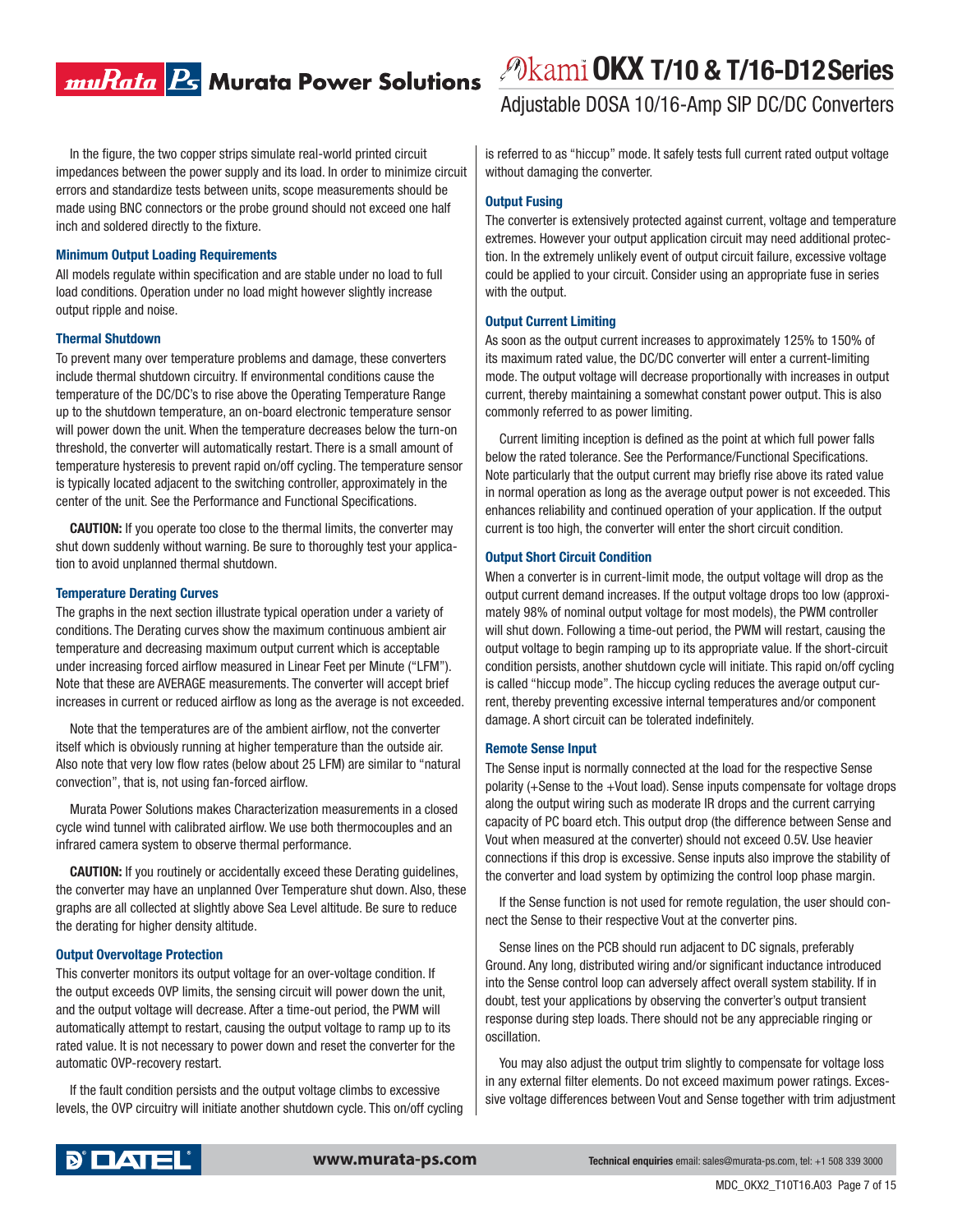### muRata <mark>Ps</mark> Murata Power Solutions

of the output can cause the overvoltage protection circuit to activate and shut down the output.

Power derating of the converter is based on the combination of maximum output current and the highest output voltage at the ouput pins. Therefore the designer must insure:

(Vout at pins)  $x$  (lout)  $\le$  (Max. rated output power)

### **Remote On/Off Control**

On the input side, a remote On/Off Control can be ordered with either polarity. Please refer to the Connection Diagram on page 1 for On/Off connections.

Positive: Standard models are enabled when the On/Off pin is left open or is pulled high to +Vin with respect to –Vin. An internal bias current causes the open pin to rise to +Vin. Therefore, the On/Off control can be disconnected if the converter should always be on. Positive-polarity devices are disabled when the On/Off is grounded or brought to within a low voltage (see Specifications) with respect to –Vin.

Negative: Optional negative-polarity devices are on (enabled) when the On/ Off is grounded or brought to within a low voltage (see Specifications) with respect to –Vin. The device is off (disabled) when the On/Off is left open or is pulled high to +Vin with respect to –Vin.

Dynamic control of the On/Off function must sink appropriate signal current when brought low and withstand appropriate voltage when brought high. Be aware too that there is a finite time in milliseconds (see Specifications) between the time of On/Off Control activation and stable, regulated output. This time will vary slightly with output load type and current and input conditions.

#### **Output Capacitive Load**

These converters do not require external capacitance added to achieve rated specifications. Users should only consider adding capacitance to reduce switching noise and/or to handle spike current load steps. Install only enough capacitance to achieve your noise and surge response objectives. Excess external capacitance may cause regulation problems and possible oscillation or instability. Proper wiring of the Sense inputs will improve these factors under capacitive load.

The maximum rated output capacitance and ESR specification is given for a capacitor installed immediately adjacent to the converter. Any extended output wiring, smaller wire gauge or less ground plane may tolerate somewhat higher capacitance. Also, capacitors with higher ESR may use a larger capacitance.

### **Sequence/Track Input (Optional)**

After external input power is applied and the converter stabilizes, a high impedance Sequence/Track input pin accepts an external analog voltage referred to -Vin. The output power voltage will then track this Sequence/ Track input at a one-to-one ratio up to the nominal set point voltage for that converter. This Sequencing input may be ramped, delayed, stepped or otherwise phased as needed for the output power, all fully controlled by the user's external circuits. As a direct input to the converter's feedback loop, response to the Sequence/Track input is very fast (milliseconds).

#### **Operation**

To use the Sequence/Track pin after power start-up stabilizes, apply a rising external voltage to the Sequence/Track input. As the voltage rises, the output

## **OKX T/10 & T/16-D12 Series**

Adjustable DOSA 10/16-Amp SIP DC/DC Converters

voltage will track the Sequence/Track input (gain  $= 1$ ). The output voltage will stop rising when it reaches the normal set point for the converter. The Sequence/Track input may optionally continue to rise without any effect on the output. Keep the Sequence/Track input voltage below the converter's input supply voltage.

Use a similar strategy on power down. The output voltage will stay constant until the Sequence/Track input falls below the set point.

### **Guidelines for Sequence/Track Applications**

[1] Leave the converter's On/Off Enable control in the On setting. Normally, you should just leave the On/Off pin open.

[2] Allow the converter to stabilize (typically less than 20 mS after  $+V$ in power on) before raising the Sequence/Track input. Also, if you wish to have a ramped power down, leave +Vin powered all during the down ramp. Do not simply shut off power.

[3] If you do not plan to use the Sequence/Track pin, leave it open.

[4] Observe the Output slew rate relative to the Sequence/Track input. A rough guide is 2 Volts per millisecond maximum slew rate. If you exceed this slew rate on the Sequence/Track pin, the converter will simply ramp up at it's maximum output slew rate (and will not necessarily track the faster Sequence/ Track input).

The reason to carefully consider the slew rate limitation is in case you want two different POL's to precisely track each other.

[5] Be aware of the input characteristics of the Sequence/Track pin. The high input impedance affects the time constant of any small external ramp capacitor. And the bias current will slowly charge up any external caps over time if they are not grounded.

[6] Allow the converter to eventually achieve its full rated setpoint output voltage. Do not remain in ramp up/down mode indefinitely. The converter is characterized and meets all its specifications only at the setpoint voltage (plus or minus any trim voltage).

[7] The Sequence/Track is a sensitive input into the feedback control loop of the converter. Avoid noise and long leads on this input. Keep all wiring very short. Use shielding if necessary.

#### **Pre-Biased Startup**

Some sections have external power already partially applied (possibly because of earlier power sequencing) before POL power up. Or leakage power is present so that the DC/DC converter must power up into an existing output voltage. This power may either be stored in an external bypass capacitor or supplied by an active source. These converters include a pre-bias startup mode to prevent initialization problems.

This "pre-biased" condition can also occur with some types of programmable logic or because of blocking diode leakage or small currents passed through forward biased ESD diodes. This feature is variously called "monotonic" because the voltage does not decay or produce a negative transient once the input power is applied and startup begins.

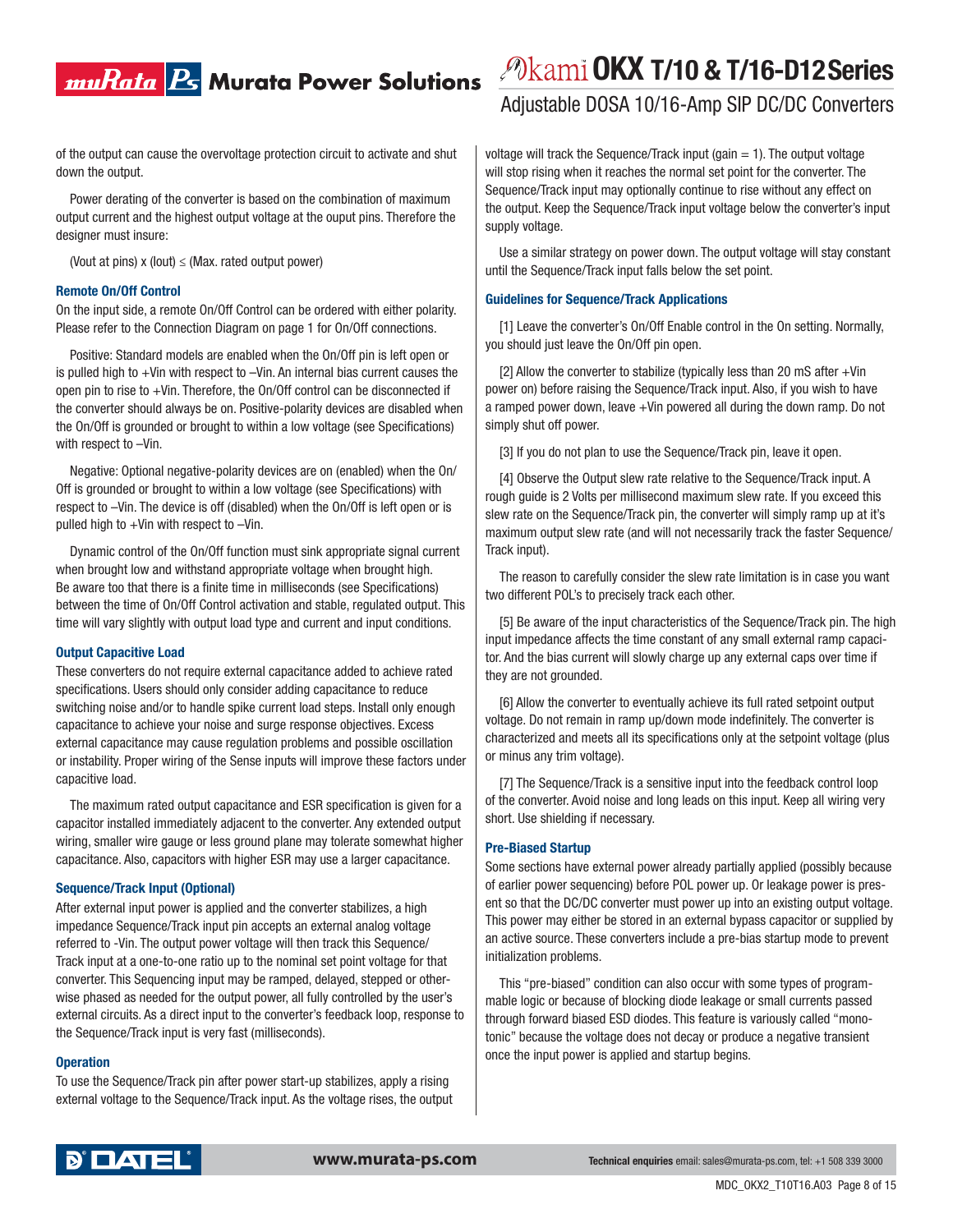**PERFORMANCE DATA**

# **OKX T/10 & T/16-D12 Series**

Adjustable DOSA 10/16-Amp SIP DC/DC Converters

#### OKX2-T/10-D12 Efficiency vs. Line Voltage and Load Current  $@ + 25°C$ OKX2-T/10-D12-C Maximum Current Temperature Derating at Sea Level  $(V_{\text{OUT}} = 0.7525V)$ ( $V_{IN}$  = 12V,  $V_{OUT}$  = 0.75V). 11 84 10.5 79 10 **Output Current (Amps)**  $= 8.3V$ Output Current (Amps) 74 Natural convection  $V_{IN} = 12V$ Efficiency (%) **Efficiency (%)**  $V_{IN} = 14V$ 69 9.5 64 9 59 8.5 54 8 1 2 3 4 5 6 7 8 9 10 20 25 30 35 40 45 50 55 60 65 70 75 80 85 90 **Load Current (Amps) Ambient Temperature (ºC)** OKX2-T/10-D12 Efficiency vs. Line Voltage and Load Current  $@ + 25°C$ OKX2-T/10-D12 Efficiency vs. Line Voltage and Load Current  $@ + 25°C$  $(V_{\text{OUT}} = 1.2V)$  $(V_{\text{OUT}} = 1V)$ 89 8 79 84  $V_{IN} = 8.3V$ 74  $V_{IN} = 8.3V$  $\cdot$  V<sub>IN</sub> = 12V 79  $\cdot$  V<sub>IN</sub> = 12V Efficiency (%) **Efficiency (%)**  $V_{IN} = 14V$  $\mathcal{C}^{\prime}$ **Efficiency (%)**  $V_{IN} = 14V$ Efficiency ( 69 74 64 69 59 54 64 1 2 3 4 5 6 7 8 9 10 1 2 3 4 5 6 7 8 9 10 **Load Current (Amps) Load Current (Amps)** OKX2-T/10-D12 Efficiency vs. Line Voltage and Load Current  $@ + 25°C$  $(V_{OUT} = 1.5V)$ 91 86 Efficiency (%) **Efficiency (%)** 81  $V_{\text{IN}} = 8.3V$  $\cdot$  V<sub>IN</sub> = 12V  $\cdot$  V<sub>IN</sub> = 14V 76 71 66 1 2 3 4 5 6 7 8 9 10 **Load Current (Amps)**

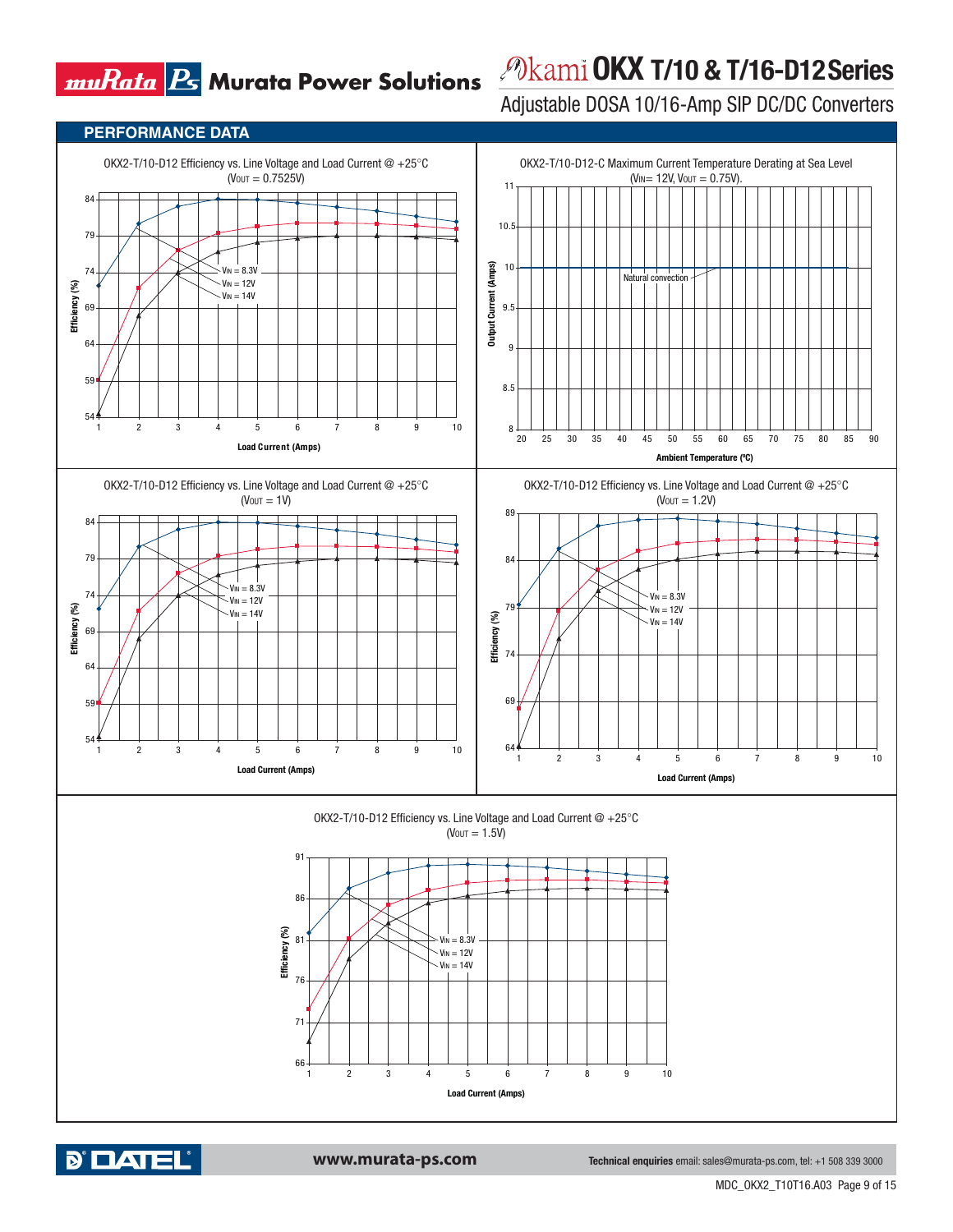# **OKX T/10 & T/16-D12 Series**

Adjustable DOSA 10/16-Amp SIP DC/DC Converters



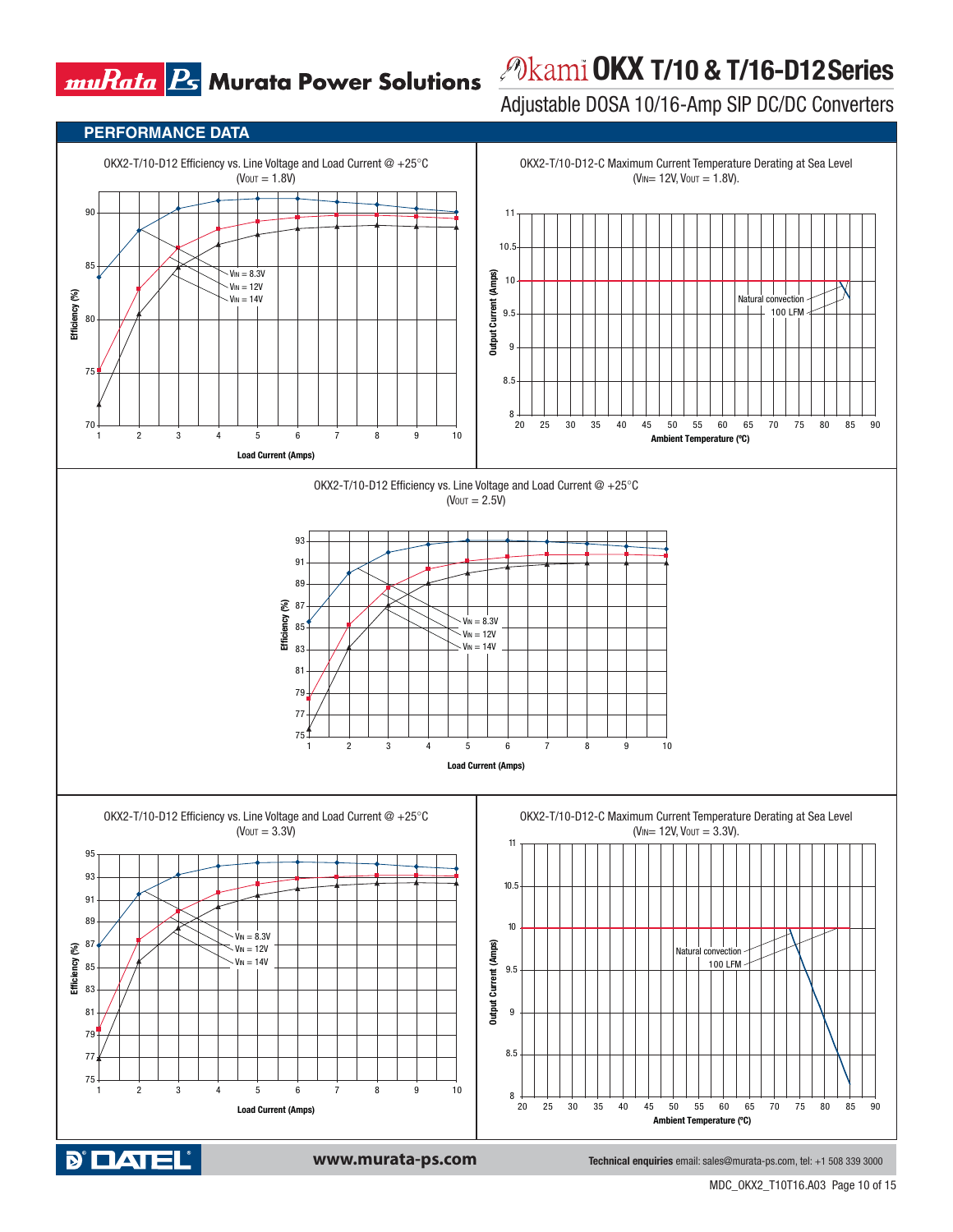# *<i>P***kami OKX T/10 & T/16-D12 Series**

Adjustable DOSA 10/16-Amp SIP DC/DC Converters



**D' DATEL**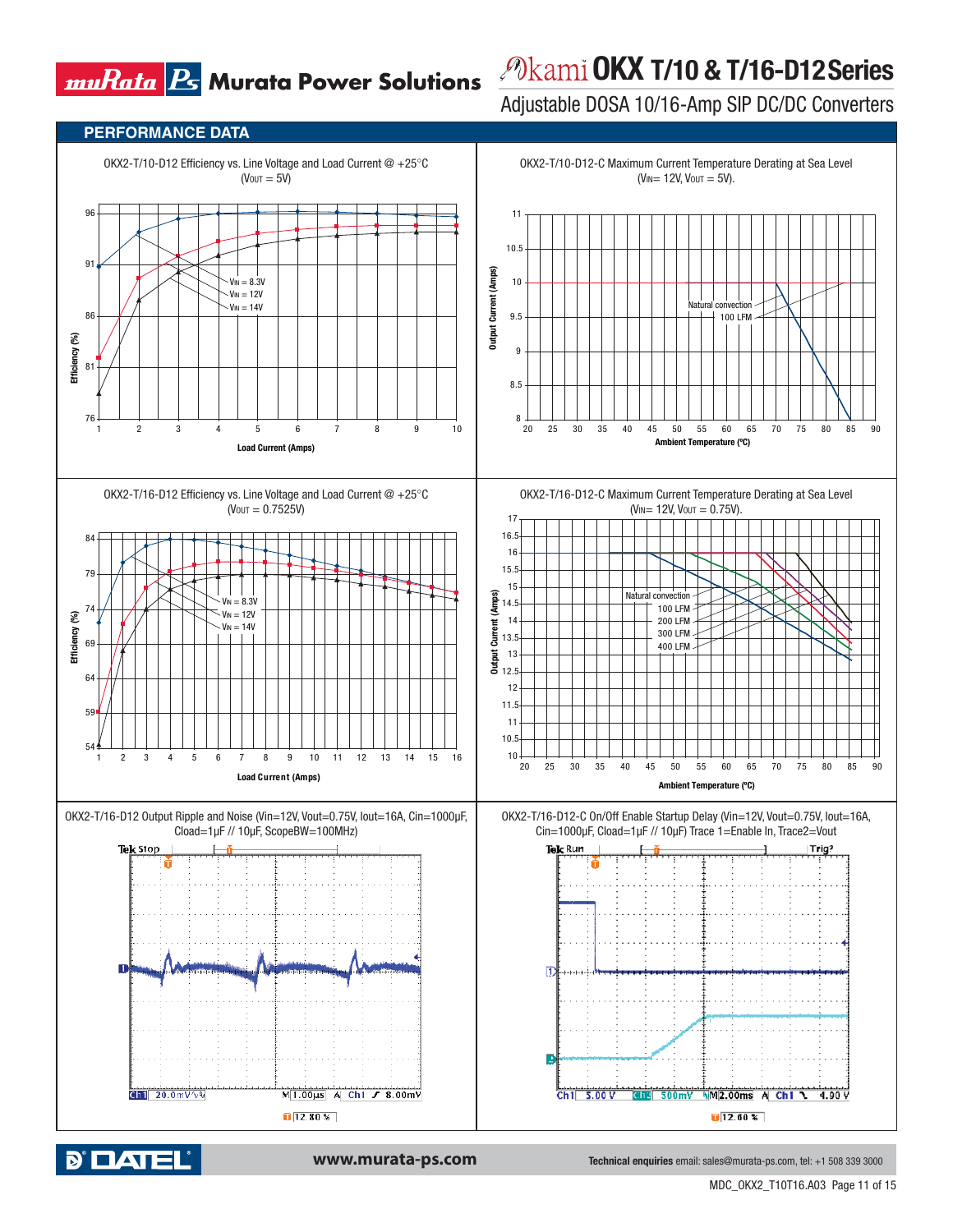## *<i>P***kami OKX T/10 & T/16-D12 Series**

Adjustable DOSA 10/16-Amp SIP DC/DC Converters





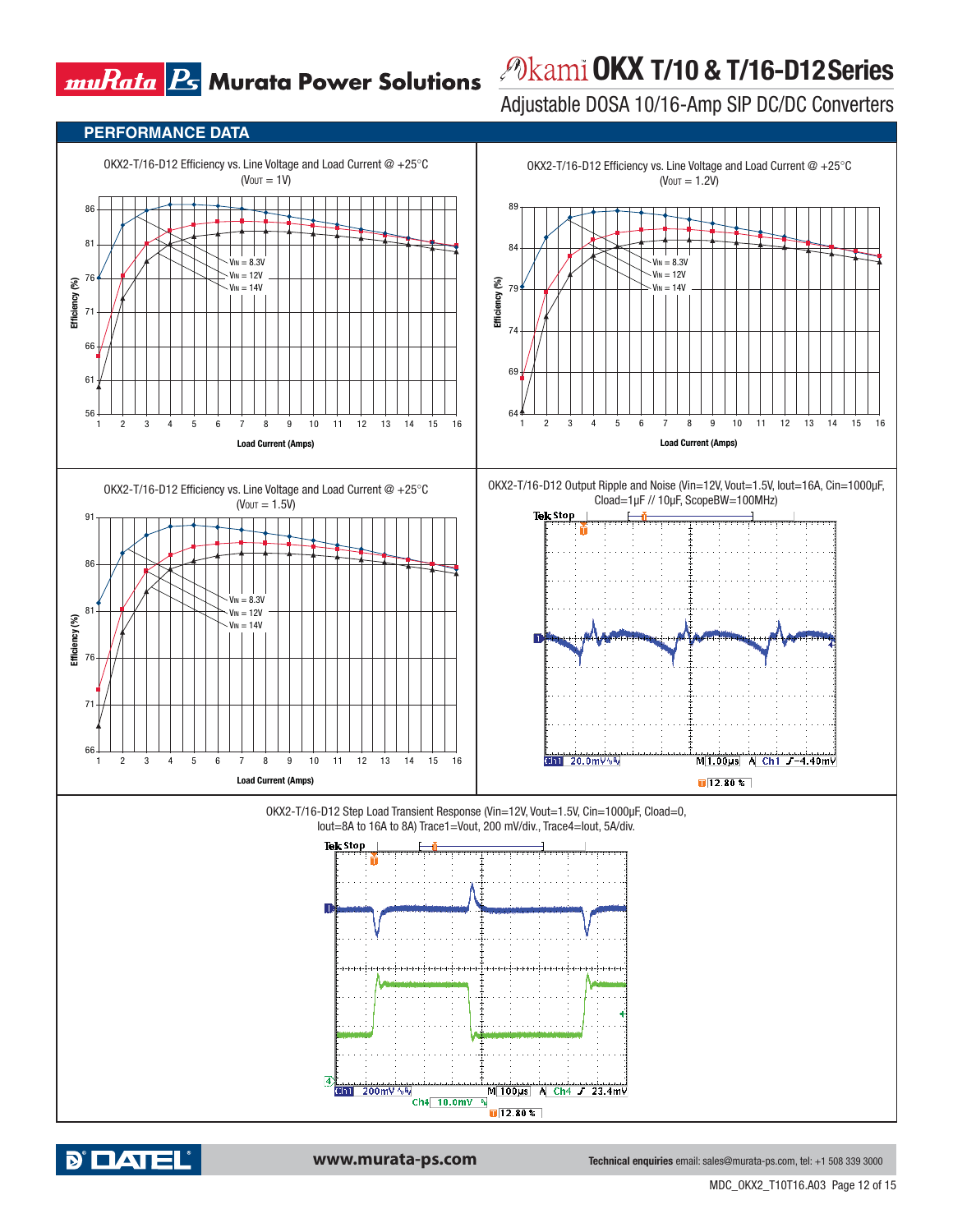### *<i>P***kami OKX T/10 & T/16-D12 Series**

Adjustable DOSA 10/16-Amp SIP DC/DC Converters



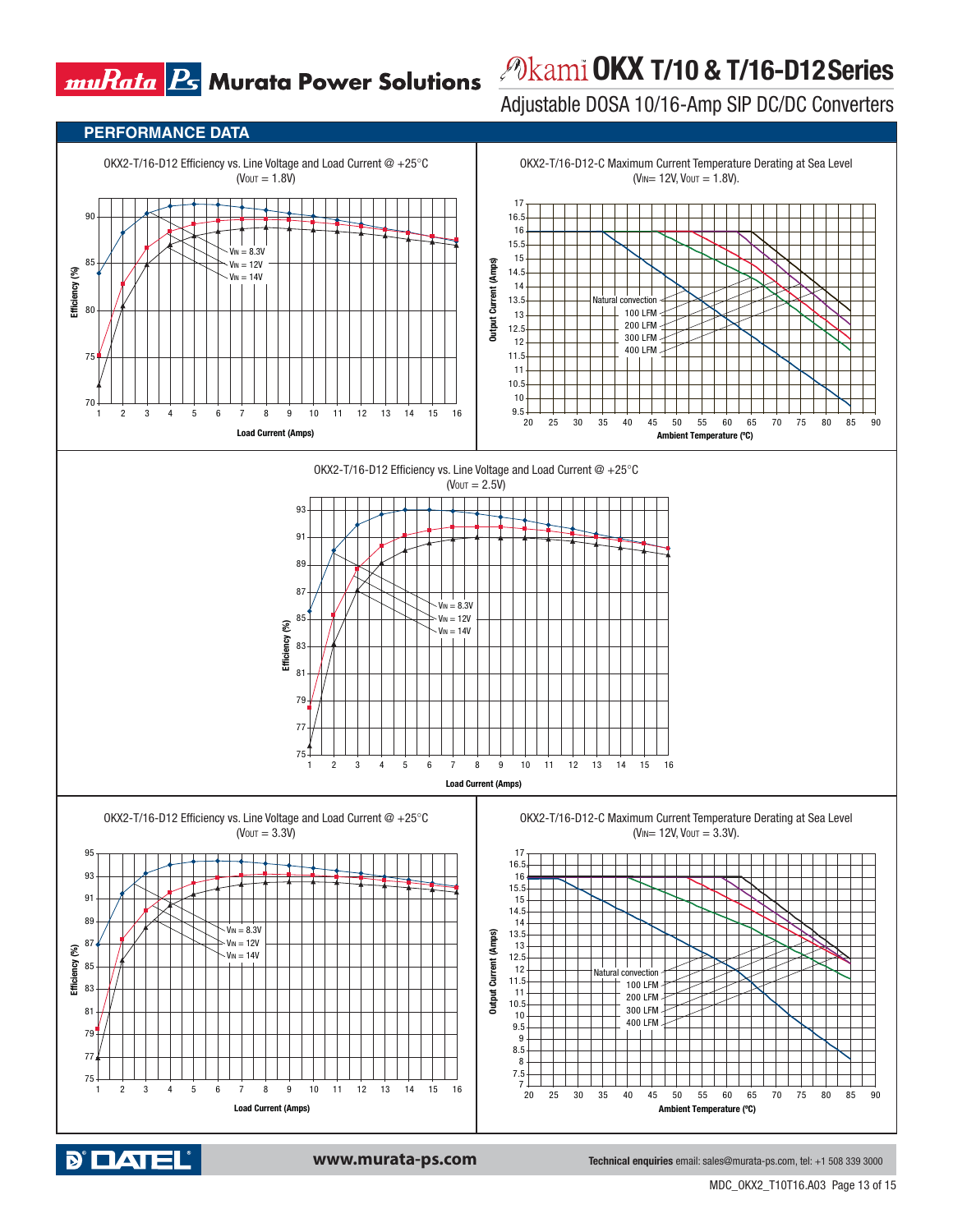# **OKX T/10 & T/16-D12 Series**

Adjustable DOSA 10/16-Amp SIP DC/DC Converters